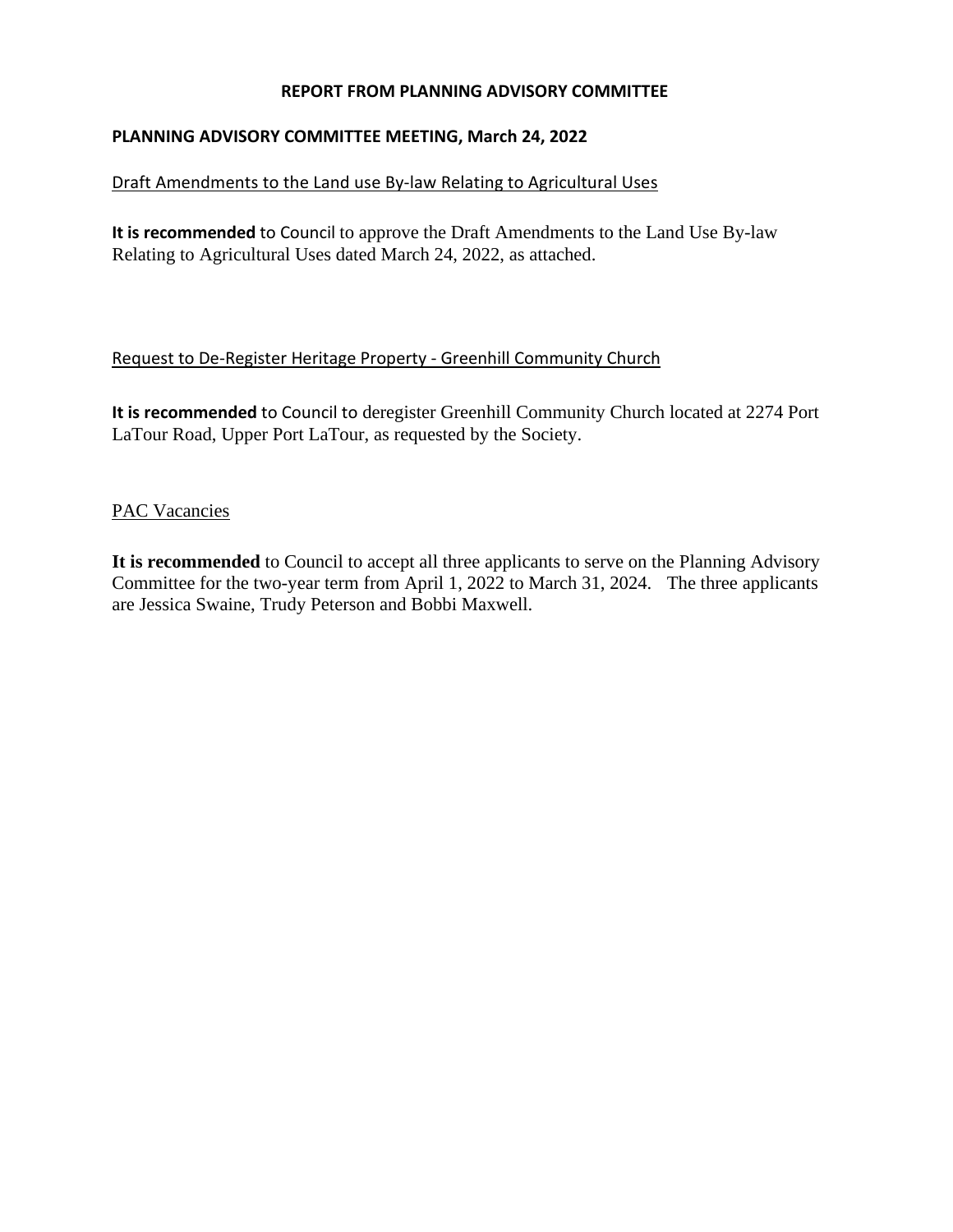

| To:   | <b>Municipality of Barrington Planning Advisory Committee</b>    |
|-------|------------------------------------------------------------------|
| From: | <b>Chris Millier</b>                                             |
| Date: | <b>March 24, 2022</b>                                            |
| Re:   | Draft Amendments to the Land Use By-law relating to Agricultural |
|       | Uses                                                             |

At its meeting of February 3, 2022 the Committee discussed draft amendments to the Land Use By-law relating to agricultural uses. The Committee considered comments from the public received following the Committee's initial discussions in May 2021.

The following draft amendments incorporate feedback provided by the Committee.

## **Proposed Amendments to the Municipality of Barrington Land Use By-law**

That the Municipality of Barrington Land Use By-law be amended as follows:

- 1. Part 5.1 Residential General (RG) Zone, Permitted Developments
	- a) Amend permitted use "Agricultural uses except fox, mink farms and piggery operations" to read "Domestic agricultural uses except fox or mink farms and piggery operations".
	- b) Include "Kennel" as a permitted use.
- 2. Part 9.1 Mixed Use (MU) Zone, Permitted Developments
	- a) Amend permitted use "Agricultural uses except fur farming operations" to read "Domestic and Intensive agricultural uses except fur farms and piggery operations"
	- b) Include "Kennel" as a permitted use.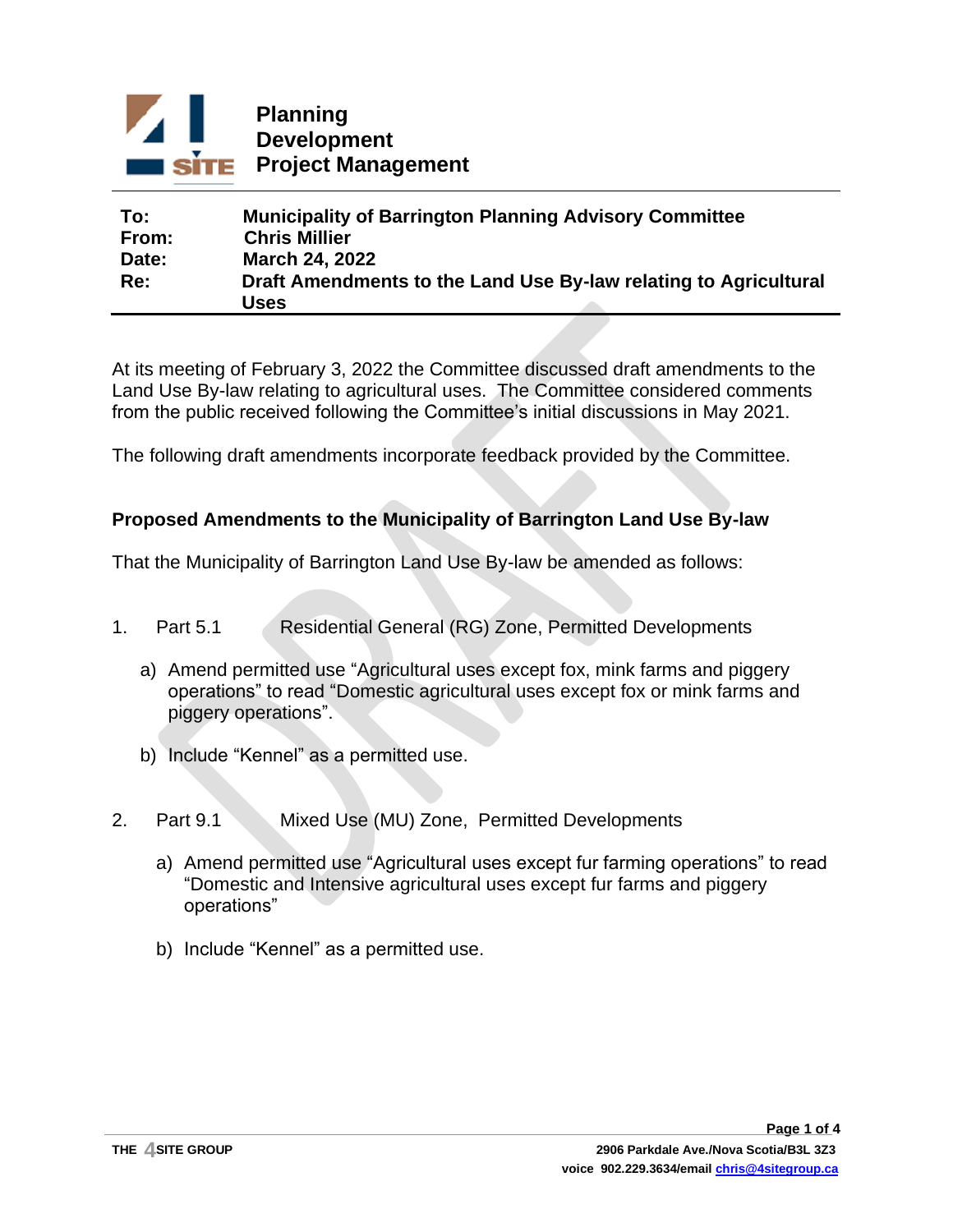- 3. Part 11.1 Rural Development (RD) Zone, Permitted Developments
	- a) Amend the preamble text to read:

"No development permit shall be issued for any use in the Rural Development (RD) Zone except for one or more of the following uses:"

- b) Amend permitted uses "All agricultural uses except fur farms" to read "Domestic and Intensive Agricultural uses except fur farms and piggery operation".
- c) Amend to include "Kennel" as a permitted use.
- 4. Part 11.3 Developments Permitted Subject To Development Agreements:

Amend to include the following use:

- ➢ "Piggery Operations"
- 5. Part 18 Zone Standards
	- a) Amend to include the following new Part 18.7 and Part 18.8

# **18.7 Domestic Agriculture uses in the RG, MU and RD Zones**

- a) Minimum lot area shall be 15,000 sq. ft., notwithstanding that where any Domestic Agriculture use includes the keeping of horse(s) or cow(s) the minimum lot area shall be 29,000 sq. ft.
- b) Domestic Agricultural use must be contained within the limits of the property by means of fencing, enclosures, or buildings.
- c) No building or structure in association with the Domestic Agricultural uses, except fencing, shall be located within:
	- i. 30 ft. of the property line or road right-of-way;
	- ii. 50 ft. of any well.
- d) No manure storage shall be located within:
	- i. 30 ft. of the property line or road right-of-way;
	- ii. 50 ft. of a watercourse or wetland;
	- iii. 100 ft. of any well.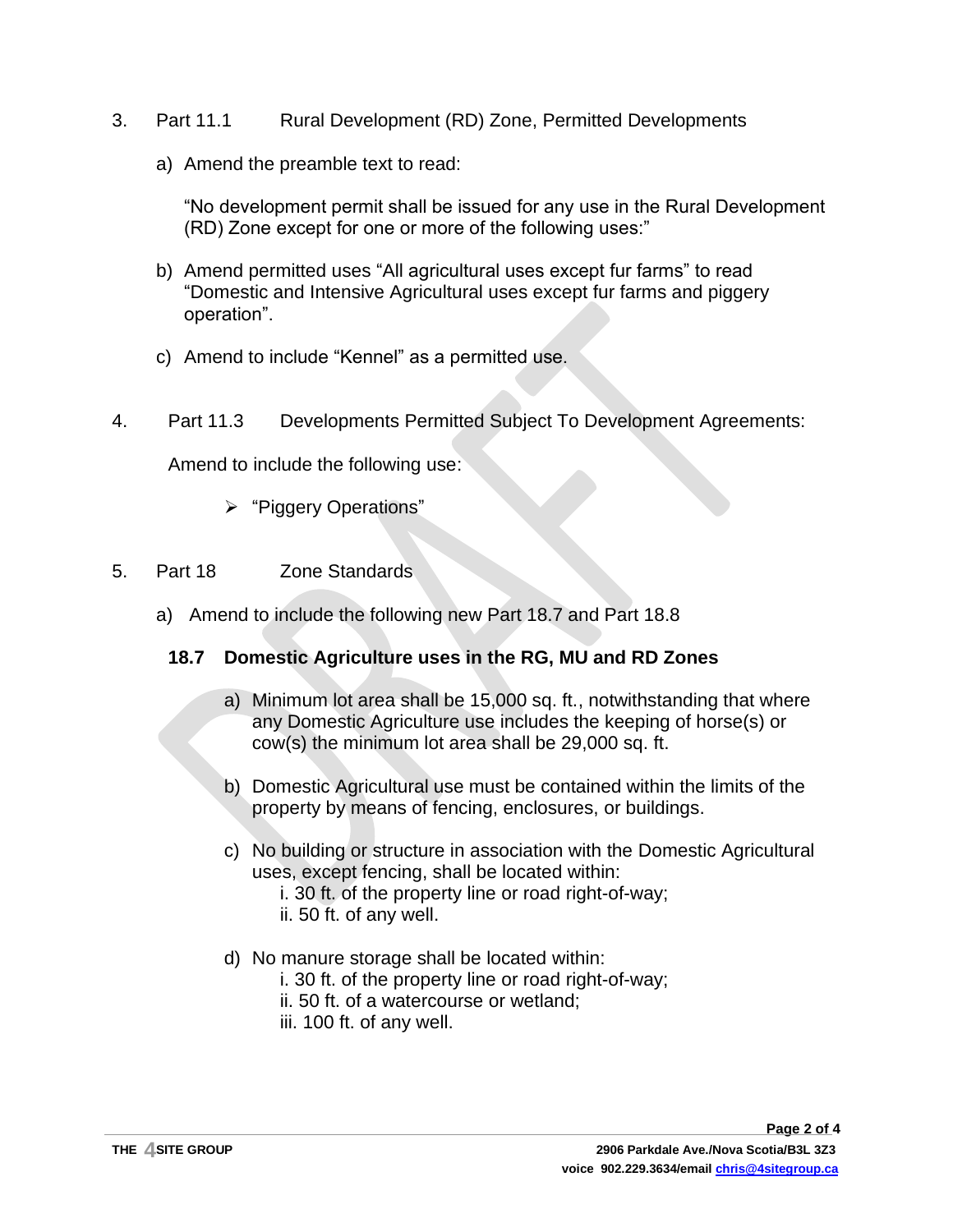# **18.8 Intensive Agriculture uses in the MU and RD Zone**

- a) Minimum lot area shall be 10 acres.
- b) Intensive Agricultural use must be contained within the limits of the property by means of fencing, enclosures, or buildings.
- c) No building or structure in association with the Intensive Agricultural uses, except fencing, shall be located within:
	- i. 50 ft. of the property or road right-of-way;
	- ii. 100 ft. of any well.
- d) No manure storage shall be located within:
	- i. 100 ft. of an adjacent property or road;
	- ii. 100 ft. of a watercourse or wetland;
	- iii. 100 ft. of any well.
- b) Renumber existing Parts 18.7 through 18.11 to Parts 18.9 through 18.13 respectively
- 6. Part 19 Definitions
- a) Insert the following new definitions:

### **Agriculture**:

**Domestic Agriculture**, also commonly referred to as "Hobby Farm", means means the use of land and buildings for farming, dairying, the keeping of livestock, fowl, pasturage, floriculture, apiculture and horticulture and the necessary accessory activities for personal use and enjoyment including the sale of produce, but does not include Fur Farm or Piggery Operation, which is accessory to the main residential use on a lot.

**Intensive Agriculture** means the use of land and buildings for farming, dairying, the keeping of livestock, fowl, pasturage, floriculture, apiculture and horticulture and the necessary accessory activities for feeding, breeding or holding for purposes of processing, and the packing, storing, or treating the produce for sale and does not include Fur Farm or Piggery Operation.

**Fur Farm** means fox or mink farm

**Intensive Livestock** means a livestock or fowl operation in which animals are confined to a barn, feedlot or other facility for feeding, breeding, milking, egg laying, processing or eventual sale.